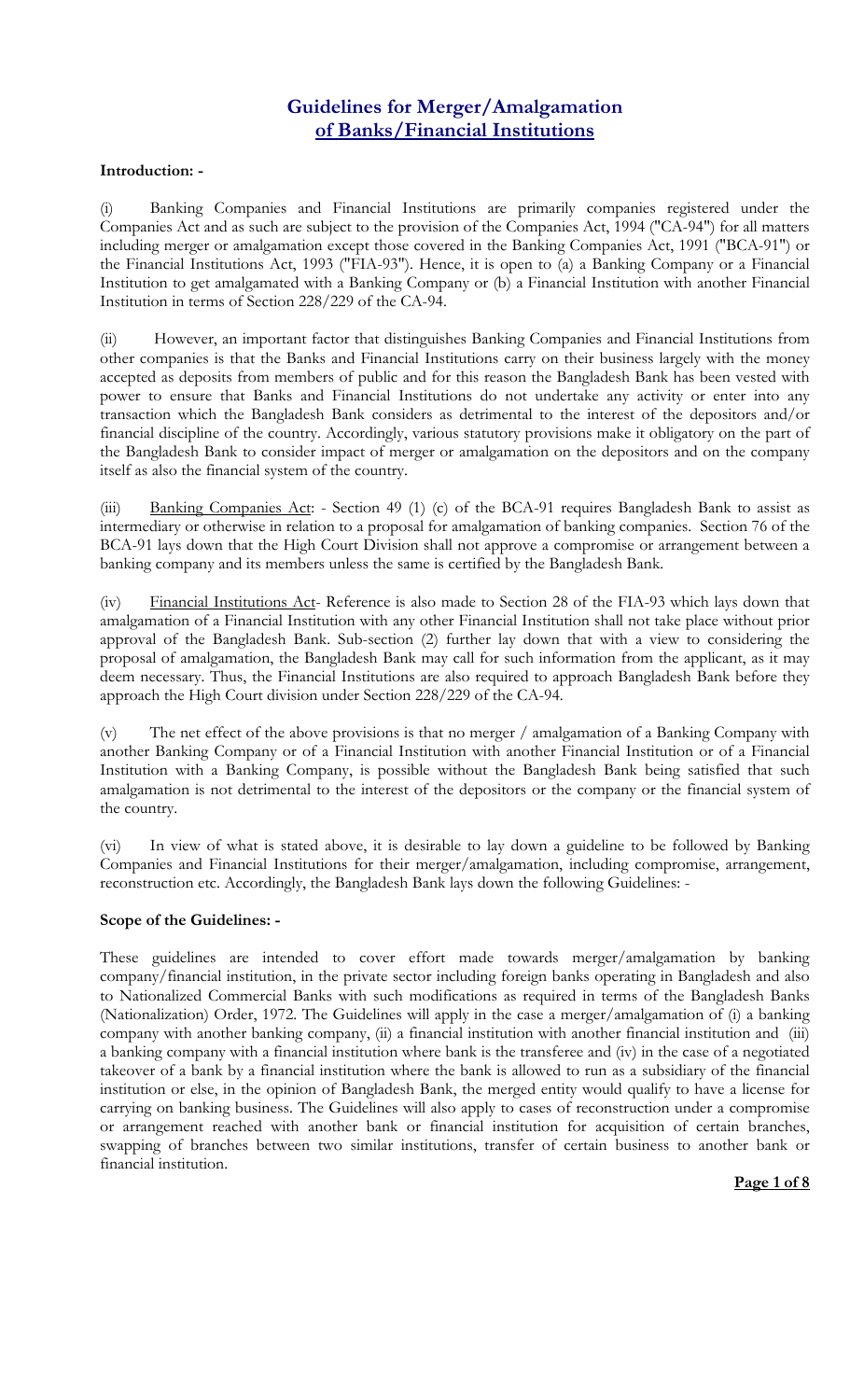## **1. Proposal of Merger/Amalgamation including reconstruction etc.: -**

Banking Companies carrying on business within the meaning of BCA-91 or Financial Institutions carrying on financing business within the meaning of FIA-93 and proposing to reconstruct themselves through a compromise/arrangement or carry out merger/amalgamation, shall get suitable resolutions passed by their respective Board of Directors agreeing in principle, to proceed in accordance with such resolution. The resolution so passed may be treated as Price-sensitive Information within the meaning under the Securities and Exchange Commission Act, 1993 read with the Securities and Exchange Commission *(Subidhabhogi Byabsaye Nishiddhakaran)* Rules, 1995.

#### **2. Commencement of the Due-Diligence**: -

In order to enable Bangladesh Bank to consider the propriety/effectiveness of merger/amalgamation of banking companies/financial institutions, the transferee company should seek prior approval in relation to commencement of the financial and legal due-diligence of itself and also of that part of the business of the transferor banking company or financial institution which is sought to be taken-over or of the whole transferor company, if merger is intended. For this purpose, the transferee company shall submit (a) its credentials (business background, resources, including net worth etc.) and (b) details regarding the team of Lawyers, Financial Advisors, Chartered Accountants, Valuers etc. for conducting due-diligence of the asset and liability position of both the companies. In identifying the team members for carrying on due-diligence, the transferee shall ensure that none are actively dealing in shares of or have any conflict of interest with, either the transferor or the transferee companies.

#### **3. Parties to Maintain Confidentiality: -**

(i) After obtaining approval from Bangladesh Bank for carrying out due-diligence of itself and of the transferor company, the transferee company shall submit an undertaking as per **Annexure A** to Bangladesh Bank confirming that all information, particularly all non-public domain information and documents etc. shall be kept strictly confidential and shall not, unless advised by Bangladesh Bank or legally required or required to comply with the regulatory requirements to do so, be divulged to any person, organization, not included in the due-diligence team. Provided that, where specific permission of Bangladesh Bank, under this clause, has not been obtained, the Bank shall be duly informed of such disclosure. In case of any breach of the undertaking, the approval given by the Bangladesh Bank shall be withdrawn.

(ii) The members of the due-diligence team, referred to in paragraph (2) above, shall also be bound under the aforesaid undertaking to keep the information, document etc. confidential and shall not divulge any information that they come across during the course of due-diligence. The team conducting the due-diligence shall not demand from the transferee/transferor companies, any information/observations made by Bangladesh Bank in relation to the affairs and the business of concerned companies or the Bangladesh Bank inspection report, either in part or full.

#### **4. Submission of Due-Diligence Report: -**

The team conducting the due-diligence on completion of its task shall submit a copy of the report to Bangladesh Bank giving details of-

(i) The secured and unsecured debts and in the case of secured debts particulars of the securities, their value.

(ii) The value of the property and the assets of the transferor and the transferee company calculated on the basis of **Annexure B.**

(iii) The liabilities of the transferor and the transferee companies.

(iv) In view of clauses (i) to (iii) above, the financial impact of the compromise/merger proposal on the two companies and their creditors, shareholders and depositors.

#### **Page 2 of 8**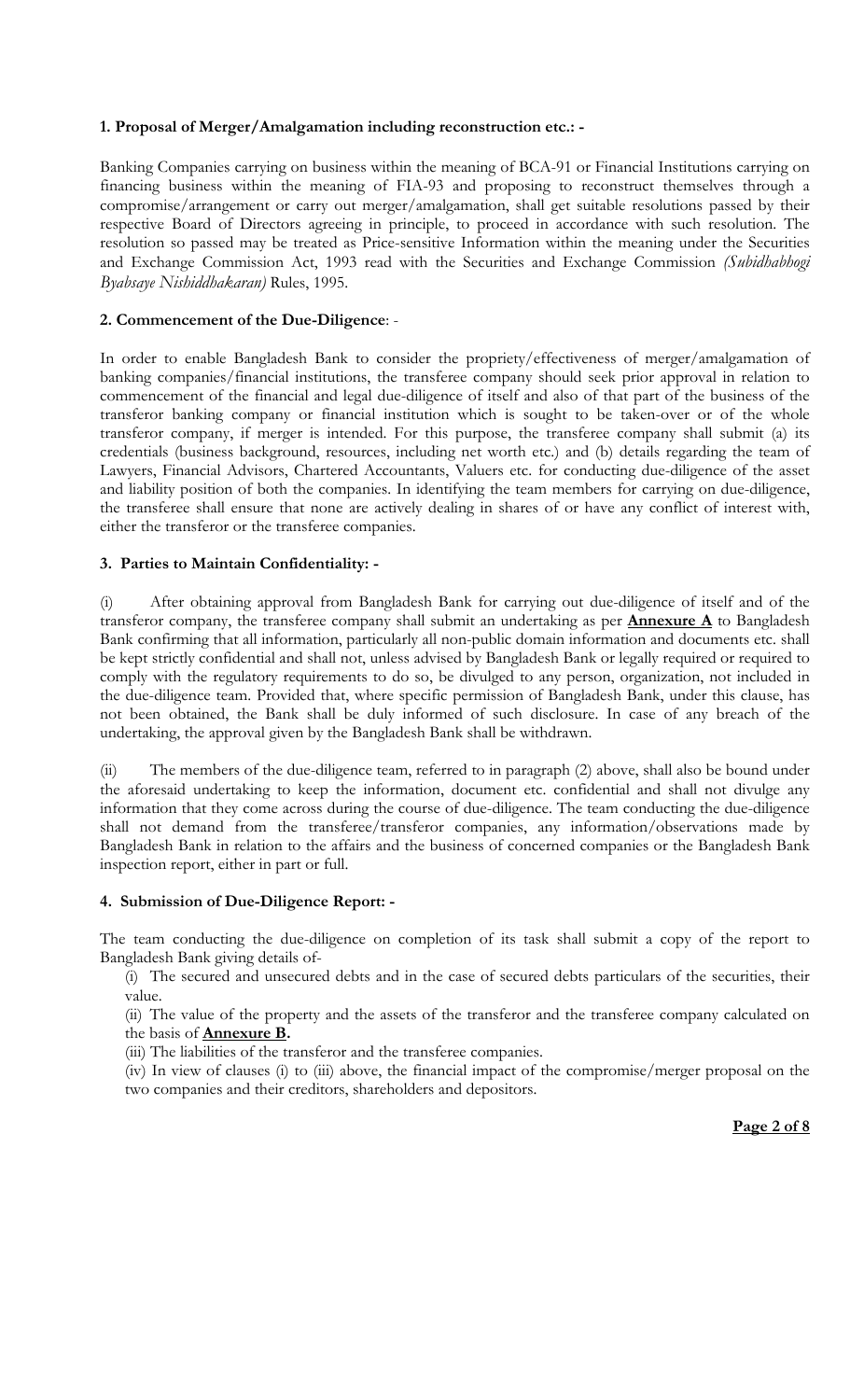# **5. Consent of the shareholders/creditors in terms of the Companies Act: -**

Based on the findings of the due diligence, the transferor and transferee companies shall prepare a scheme of merger/amalgamation/reconstruction as the case may be. The Board of Directors of the respective companies, while passing a resolution in this regard, shall consider the scheme so drawn and then, in terms of the provisions of CA-94, hold meetings of their respective members or class of members to consider and approve, the said scheme. If a majority in number representing three-fourth in value of members present in the meeting, either in person or by proxy, approve the scheme, the same shall be deemed to have the approval of the members. The scheme may involve (a) two or more banking companies or (b) a banking company and a financial institution where the bank is a transferee or (c) a financial institution with another financial institution or such other combinations as are covered under the scope of these Guidelines:

Provided that the above approval may not be necessary if, the transaction is not considered as material or transformational to the overall business of the bank/financial institution and as such, its Directors are empowered to take the said decision on behalf of their shareholders without violating any provision of the CA-94.

## **6. Submission of Scheme to Bangladesh Bank: -**

With the requisite consent in terms of paragraph 5 above, the transferee company shall submit an application to Bangladesh Bank with a copy of the Scheme of reconstruction/merger/amalgamation, as the case may be, together with such other documents as are mentioned in **Annexure C**.

## **7. Examination of Draft Scheme: -**

On receipt of the draft Scheme, Bangladesh Bank shall satisfy itself that the Scheme as proposed by the transferee company can be successfully implemented. In order to decide the matter, Bangladesh Bank will consider various factors as enumerated in **Annexure D**.

# **8. Valuation of Assets and Liabilities: -**

It is for the transferor and the transferee companies to mutually agree to valuation of the assets. Bangladesh Bank shall generally not interfere in this regard except where there are reasons to believe that the valuation is not fair and reasonable. In a case where mutual agreement has not been possible in relation to certain items for example (a) valuation of a particular asset (b) classification of any advance (c) determination of any liability or any like issue, the bank / financial institution, shall highlight those areas and seek advice of Bangladesh Bank. The Bangladesh Bank shall play the role of a mediator and shall help resolve the differences. In case the mediation fails, the Bangladesh Bank shall decide the value or as the case may be determine the liability and the decision of the Bank in this regard shall be binding on the transferor and the transferee. Before taking any decision in this regard, Bangladesh Bank may obtain such technical advice, as it may consider necessary or appropriate in connection with the valuation of any item of assets or determination of any liabilities. The cost of obtaining such advice shall be borne by the transferor company.

## **9. Transaction Price: -**

The transaction cost/price shall be mutually agreed between the transferor and the transferee on the basis of fair valuation of assets and liabilities proposed to be transferred. It would be open to the parties to fix the price at a premium or discount to valuation. Bangladesh Bank shall, however, have a right to be satisfied that the price as mutually agreed is fair and reasonable and for this purpose may ask for pricing rationale to examine the same and accept or suggest modification. For this purpose, an explanatory note on price mechanism along with supporting documents may be furnished to Bangladesh Bank.

## **10. Approval by Bangladesh Bank: -**

On being satisfied that the Scheme as proposed can be implemented (i) to the benefit of the company or companies and/or the financial system of the country and (ii) that the scheme is not detrimental to the interest of the depositors, Bangladesh Bank may give its approval to the said Scheme with or without such modifications as deemed necessary.

## **Page 3 of 8**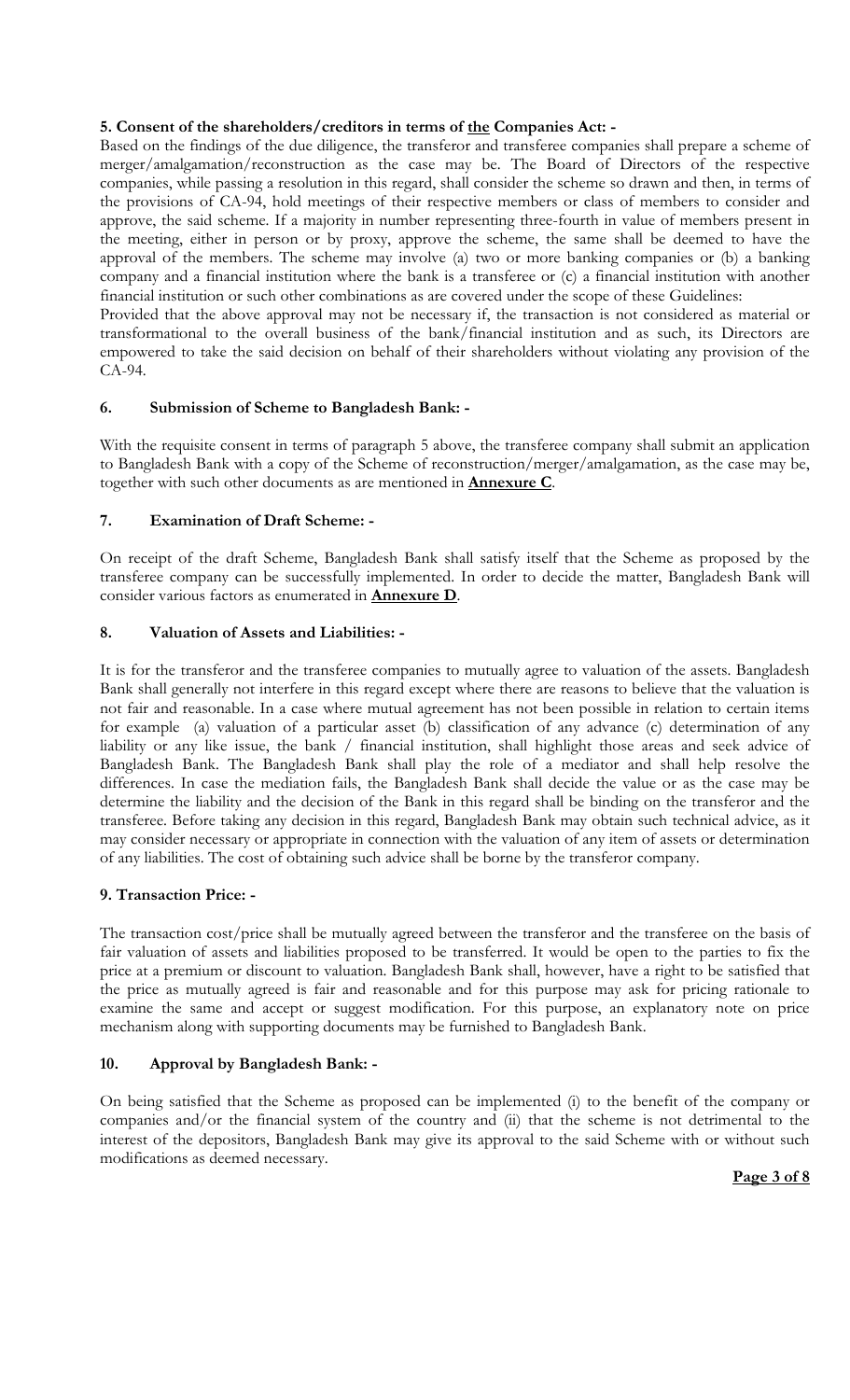## **11. Petition to High Court: -**

(i) Once the scheme of merger/amalgamation has been approved by Bangladesh Bank, the transferor and the transferee shall proceed to comply with other formalities as required under the CA-94 and shall file an application in terms of Section 228/229 of the said Act before the High Court and submit the scheme for the reconstruction, merger/amalgamation, as the case may be. The transferee bank/financial institution, shall mark a copy of the application as filed before the Court together with annexure, if any, to Bangladesh Bank and shall keep the Bank informed of the developments in the matter, from time to time or at such intervals as directed. If for any reason, the company, after obtaining approval of the Scheme from the Bangladesh Bank, does not take any further steps as required under the CA-94, to implement the same, in the next three months from the date of the approval granted by Bangladesh Bank, the approval so granted shall, unless otherwise extended on justifiable consideration, lapse.

(ii) The High Court may either by the order sanctioning the Scheme or by any subsequent order make provisions for all or any of the following matters: -

a) The transfer to the transferee bank/financial institution of the whole or any part of the undertaking and of the properties and liabilities.

b) Appropriation by the transferee company of any shares, debentures policies or other like interest in the bank/financial institution.

c) The reconstruction or amalgamation of the share capital by consolidation of shares of different classes or by division of shares into shares of different classes or both.

d) The continuation by or against the transferee bank/financial institution, of any legal proceedings pending by or against the transferor bank/financial institution.

e) The dissolution of the transferor bank/financial institution.

f) Provision made by the transferor/transferee bank/financial institution, for the dissenting stakeholder.

g) Such other matters as may become necessary in view of the proposal made in the scheme.

(iii) With a view to facilitating merger/amalgamation, the transferor/transferee company may make an application for grant of stay on commencement or continuation of any suit or proceeding against the company.

(iv) After hearing the application, the Court may order a meeting of the creditors or class of creditors and/or of members or class of members to be called to confirm the proposal made in the scheme affecting their interest. If such an order is made, the scheme will have to be explained to the creditors and/or members, as the case may be and their views obtained. If a majority in number representing three-fourth in value of creditors or of members present either in person or by proxy agree in the meeting to the proposal of reconstruction or merger/amalgamation, the Court may sanction the scheme.

(v) Where the proposal of the company in relation to the rights of the shareholders representing three-fourth in value has been approved the company may give notice to the dissenting shareholders that it desires to acquire their shares and obtain suitable orders to this effect from the Court.

(vi) After hearing the application for merger/amalgamation and after considering the objections if any, raised by any of the stakeholders, the Court may with or without such modification as it deems fit approve the Scheme.

(vii) Once the Scheme is approved, the petitioner company shall file a certified copy of the order with the Registrar of Joint Stock Companies and on such filing the scheme shall become binding on all creditors/shareholders and also on the company. Accordingly, the transferor and the transferee bank/financial institution will take such steps as necessary to implement the Scheme. A copy of the approved scheme shall be forwarded to the Securities and Exchange Commission by the transferee bank/financial institution for its consent for issue of capital, if required.

(viii) As regards the transferee company, if no change of name is proposed, the transferee bank or financial institution will continue to carry on its business under the existing name and licence. However, if change of name is proposed, the banking company/financial institution will have to seek approval of Bangladesh Bank.

## **Page 4 of 8**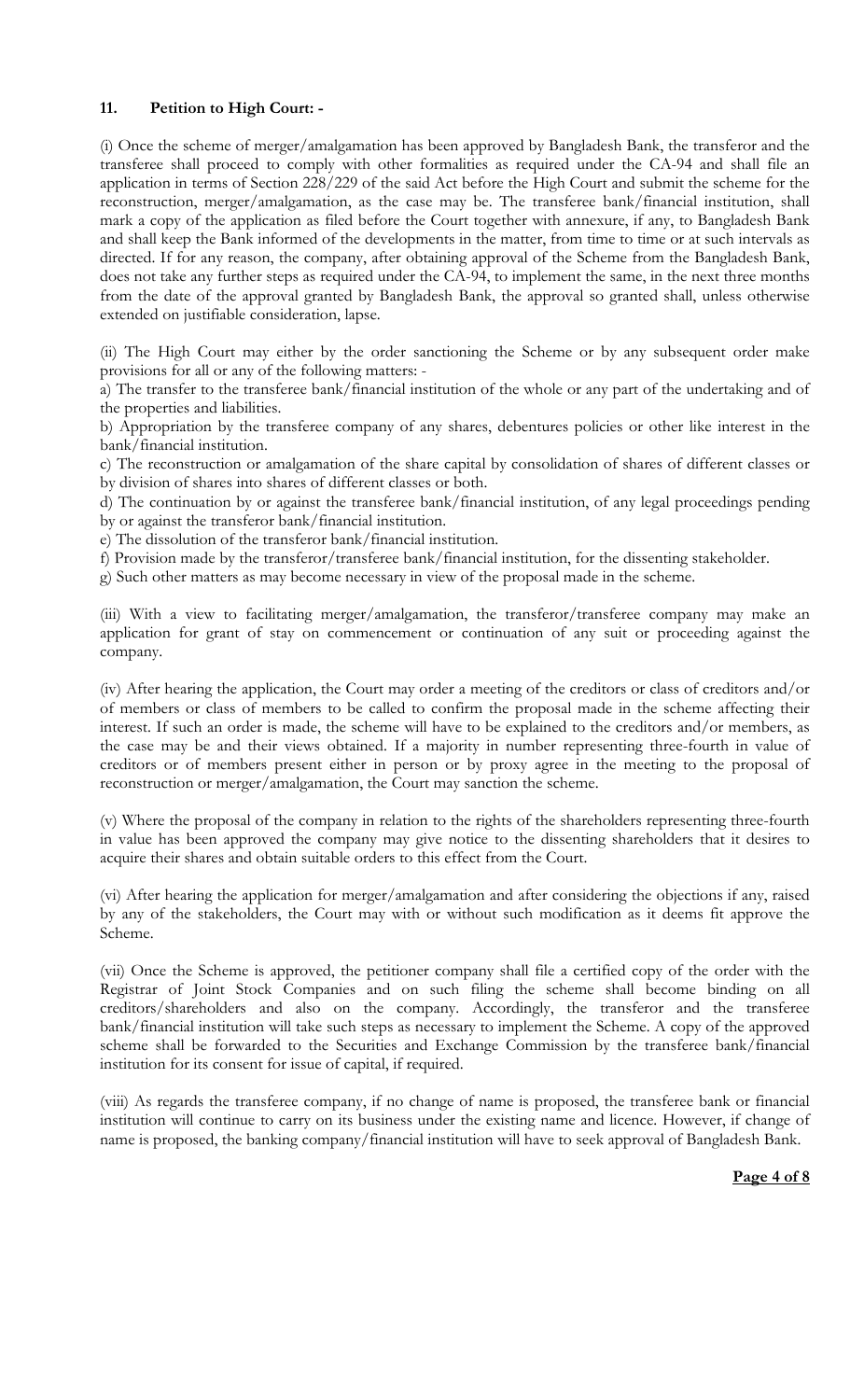#### **ANNEXURE-A**

# **Undertaking by Transferee of Company**

This undertaking is executed on this ………………. day of the year 200... at………………. We, M/s ………… Ltd. are a company incorporated under the laws of Bangladesh having its registered office at herein after referred to as ………………………

Whereas we proposed to commence the process of due-diligence of ………………… Ltd. in pursuance of our intention to merge/amalgamate under a scheme as per the Companies Act, 1994 read with section 49(1)(c) and other provisions of the Banking Companies Act, 1991/section 28 and other provisions of the Financial Institutions Act, 1993 for which approval of Bangladesh Bank has already been obtained through letter no. ......... dated …… (delete what is not applicable)

#### NOW THEREFORE IT IS HEREBY UNDERTAKEN:

- (i) That we shall keep the entire information/documents pertaining to due-diligence strictly confidential and shall not, unless advised by Bangladesh Bank or legally required or required to comply with the regulatory requirements to do so, be divulged to any person, organization, not included in the due-diligence team. Provided that, where specific permission of Bangladesh Bank, under this clause, has not been obtained, it shall be duly informed of such disclosure.
- (ii) That Bangladesh Bank inspection report in part or full and any other information given specifically to us by Bangladesh Bank shall neither be demanded by nor disclosed to the firm/person/entity conducting the due-diligence.
- (iii) That this undertaking shall also be binding upon all persons organizations or firms acting as our agents included in the due-diligence team comprising of Lawyers, Financial Advisors, Chartered Accountants etc. The said persons/entities/agents shall also not disclose to any one any information/documents that come to their knowledge in the course of carrying on due-diligence.
- (iv) That in case any information/documents, in part or full, is disclosed/divulged in violation of this undertaking, Bangladesh Bank shall have a right to take any action which shall not be limited to withdrawal of its approval for due-diligence without recourse to any other formality. Bangladesh Bank shall also have the right to initiate any legal proceedings as per law, against the persons/entities/organizations responsible for any breach of this undertaking.
- (v) No claim shall be launched with Bangladesh Bank for the amount/expenses incurred by us in respect of this compromise/arrangement or amalgamation/merger scheme in the case of withdrawal of approval due to aforesaid reasons. We are entering into the process of due-diligence at our own risk and cost.

IN WITNESS WHEREOF we have executed this document on the date and year first above mentioned.

For and on behalf of  $M/s$   $-$ 

**Page 5 of 8**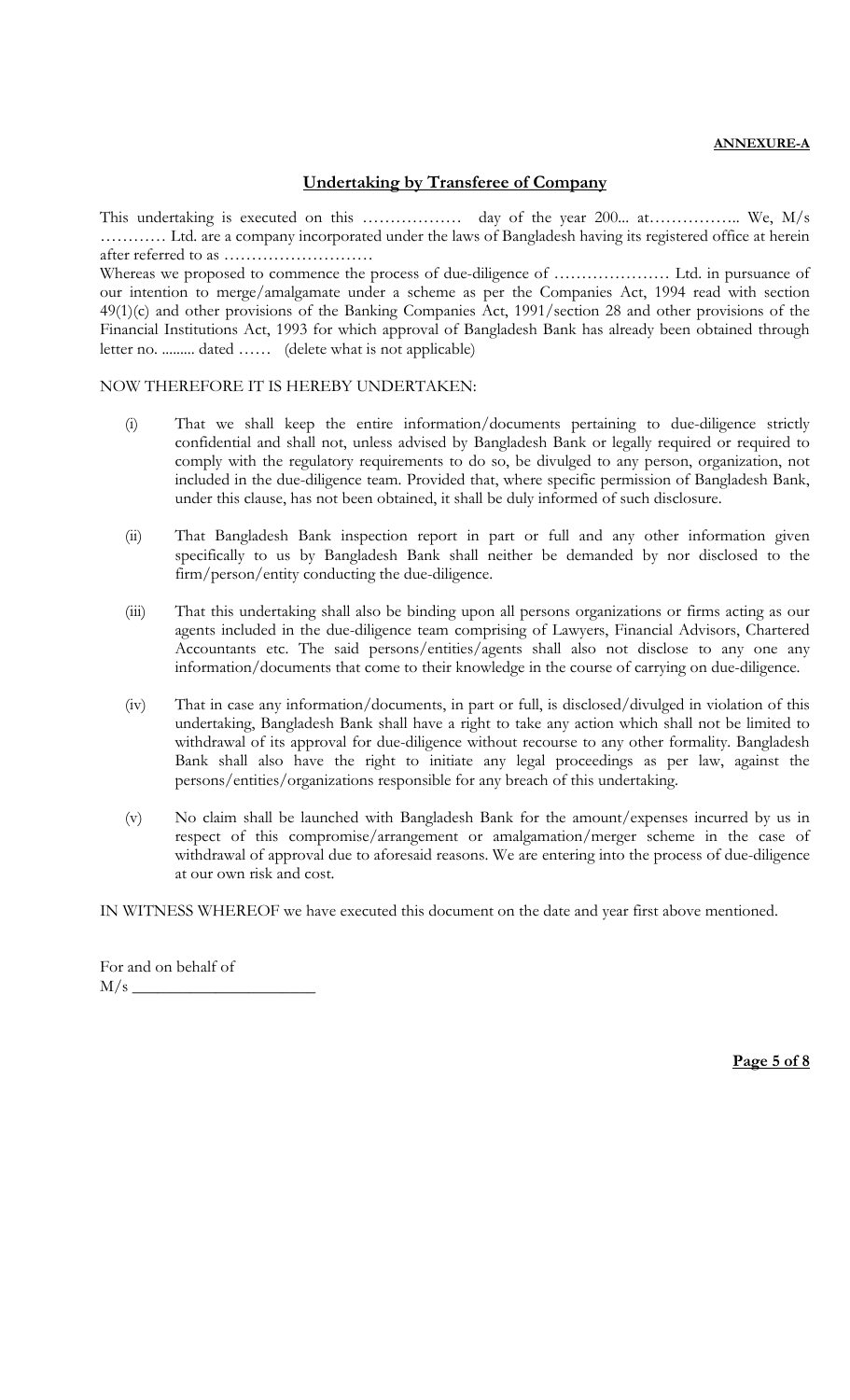#### **ANNEXURE-B**

#### **Assessment of Value of Transferor/Transferee Company**

- (i) Investments other than the Government securities shall be valued at the market rates prevailing as on the last date of the preceding month.
- (ii) The Government securities shall be valued on the basis of the circular issued in this regard by Bangladesh Bank.
- (iii) Other securities like Post office saving certificates, or any securities issued under the small saving scheme shall be valued at their face value or encashable value as on the last date of the preceding month.
- (iv) Where the principal is payable in instalment, the security shall be valued at such an amount as considered reasonable having regard to the instalments of principal and interest remaining due and payable in future.
- (v) Where the market value of any security, share, debenture, bond or other investment is not considered reasonable by reason of its having been affected by abnormal factors, the investment may be valued on the basis of its average market value over immediate preceding six months.
- (vi) Advances including bills purchased and discounted, book debts and sundry assets will be classified into two categories namely (i) advances considered good and readily realisable and (ii) advances considered not readily realisable or bad and doubtful for recovery and valued accordingly.
- (vii) Goodwill shall be calculated on the basis of difference between market value and net asset value.
- (viii) Premises and all other immovable properties and any assets acquired in satisfaction of a claim shall be valued at market rate.
- (ix) The furniture and fixtures etc. shall be valued at written down value.

**Page 6 of 8**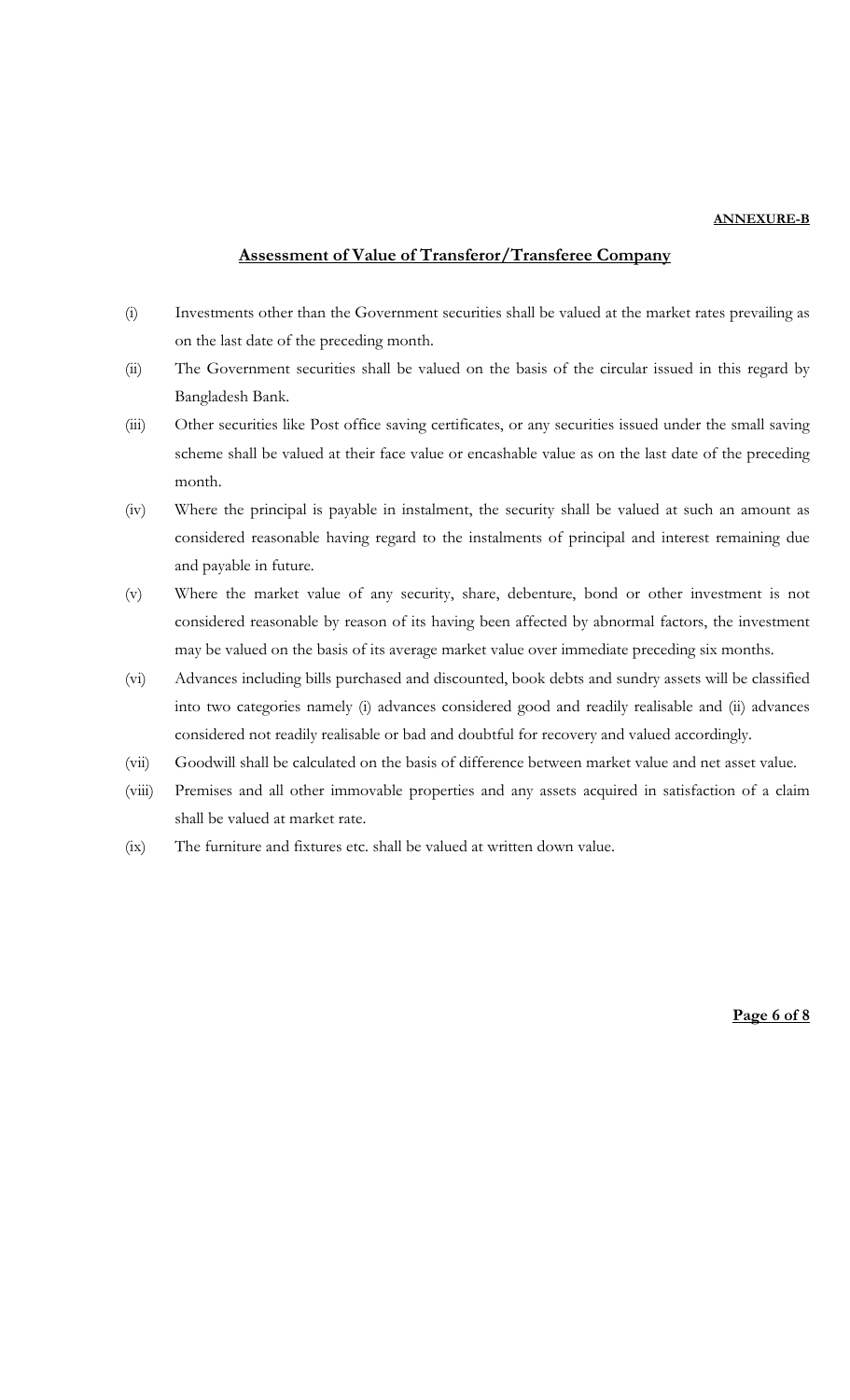#### **ANNEXURE-C**

# **Information and Documents to be furnished along with the Application for Approval of the Scheme.**

- (i) Name, address and occupation of the Directors of the transferee company as proposed to be reconstituted after the amalgamation,
- (ii) Details of the proposed Chief Executive Officer of the transferee company after the amalgamation,
- (iii) Post-merger Branch Plan, Technology Plan, Human Resource Plan and proposal to address Corporate Governance issues.
- (iv) Information relevant for the consideration of the scheme and the swap ratio including in particular:
	- a. Report of the Valuer explaining the method of valuation and the justification for the same. If market value of shares has been considered in computation of swap ratio, the value so considered,
	- b. Annual report of each of the companies for the last three years,
	- c. Financial results, if any, published by companies covering the periods subsequent to the Annual reports,
	- d. Significant anticipated changes in service and products covering introduction or discontinuance.
	- e. Pro forma combined balance sheet of the transferee company as it will appear consequent to the amalgamation,
	- f. Computation based on such pro forma balance sheets of the following items:
		- i. Tier I Capital
		- ii. Tier II Capital
		- iii. Risk weighted assets
		- iv. Gross and net Non-Performing Loans (NPLs)
		- v. Ratio of tier I capital to risk weighted assets
		- vi. Ratio of tier II capital to risk weighted assets
		- vii. Ratio of total capital to risk weighted assets
		- viii. Ratio of tier I capital to total assets
		- ix. Ratio of gross and net NPLs to advances.
	- g. Such other information and explanations as Bangladesh Bank may require.